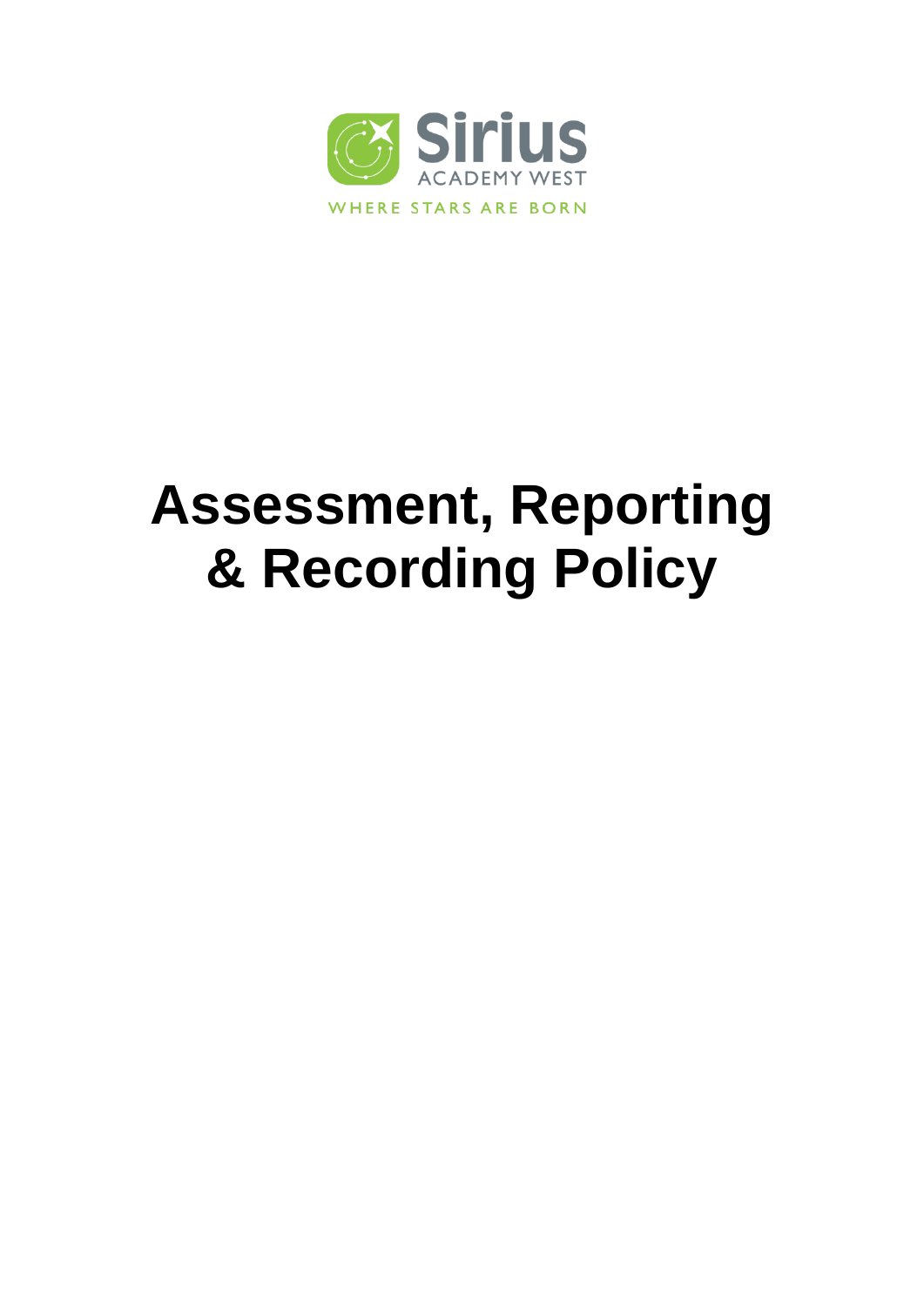# **Assessment, Reporting & Recording Policy**

# **1 Statement of Policy**

# 1.1 Monitoring

1.1.1 Implementation and quality standards will be monitored on a regular basis as outlined in the Quality Assurance for teaching and learning booklet and will be completed both formally and informally by members of the Senior and Middle and extended leadership team.

# 1.2 Purpose:

- To show what a student has learned knowledge, concepts, skills and attitudes – and what a student needs to do to make further progress – assessment for learning
- To involve the student as a basis for diagnostics target-setting
- To inform planning for future teaching and learning assessment for planning
- To provide feedback to the Academy of the effectiveness of the teaching
- To provide evidence and information for reporting to parents and carers
- To feedback to students to ensure progress is made

# **2 Other Polices**

- 2.1 This policy should be read in conjunction with the following polices:
	- Homework & Extended Learning Policy
	- Feedback Policy

# **3 Key Principles**

- 3.1 Assessment is effective when:
	- Assessment for learning is integral to the learning process
	- Students understand why they are learning something understand the big picture
	- Learning intentions are shared with students
	- Students know what is being assessed and what the criteria for success are
	- Regular feedback lets students know how well they are doing and gives them confidence to further progress
	- Students are involved in self and peer assessment and target setting
	- A range of achievements is assessed
	- It encourages and supports independent learning
	- It lets us know whether learning has taken place and informs our future lesson planning
	- It is accurate and valid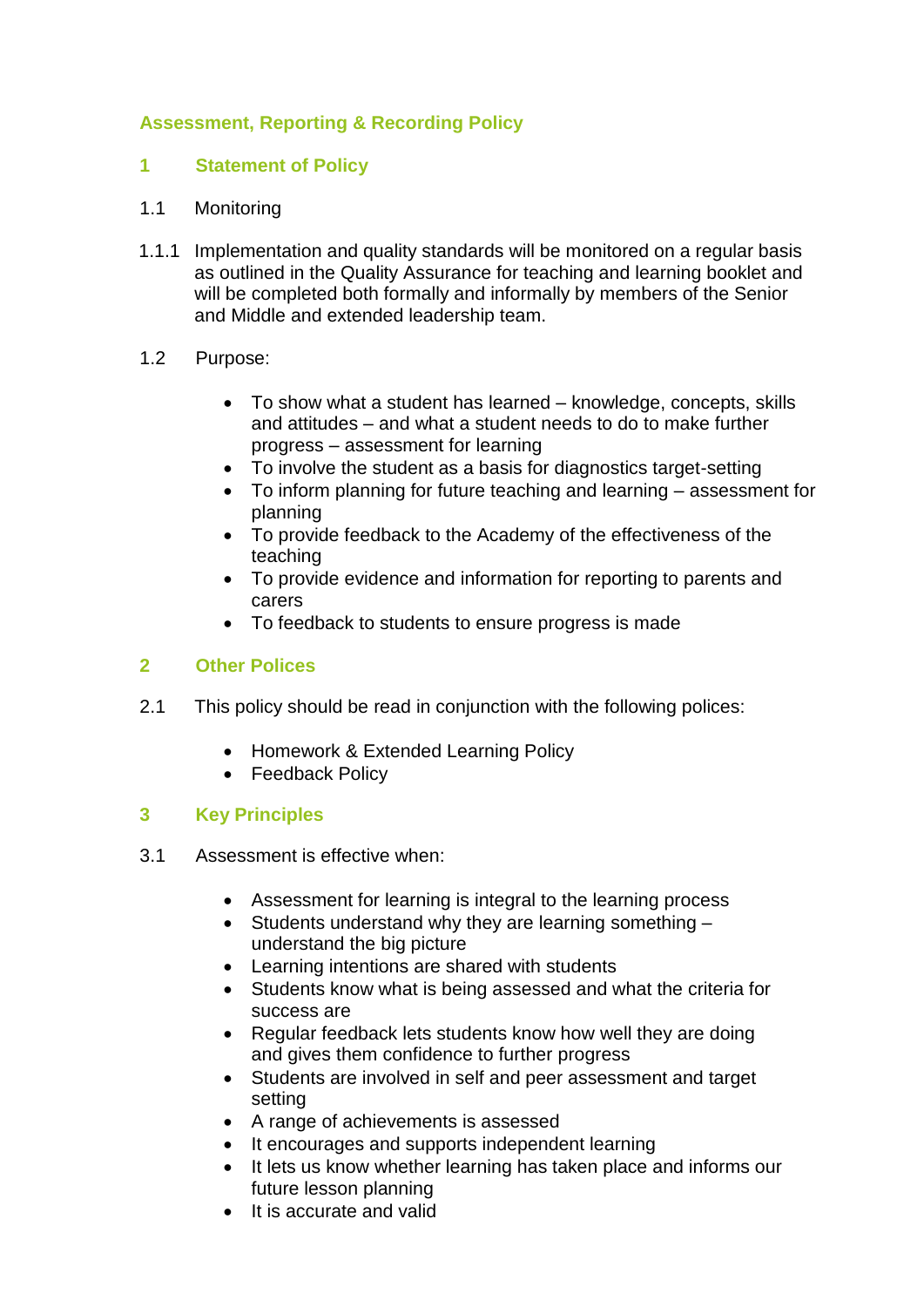$\bullet$  It is manageable

# **3.2 Common types of assessments**

- Examinations (internal and external)
- Using criteria to assess progress
- End of unit/module tests
- Short tasks/activities to judge knowledge or understanding quiz quizzes, recall tests, spaced learning strategies, addressing misconceptions, questioning
- Speaking and listening activities
- Planned practical assignments and investigations
- Marking of written work
- Self and peer assessment
- Assessment of coursework folders
- Diagnostic tests and marking
- Assessment of residential/vocational experiences

# **4 Aims**

- 4.1 A consistent Academy approach to marking which is easily understood by all.
- 4.2 The policy provides accurate feedback on work completed and guidance for future tasks.
- **5 Key Stage 3 (Year 7, Year 8 and Year 9)**
- 5.1 Prior data.
- 5.2 All subject teachers will have access to:
	- Key Stage 2 data
	- Question level analysis from primary testing
	- Prior attainment from previous years (Year 7 to Year 9)

# **6 Baseline Assessments and Target Setting**

- 6.1 At the start of Year 7 all subjects will use the Year 6 data to inform planning to ensure a smooth and swift transition into Year 7.
- 6.1.1 Any students without prior data will be tested to ensure the school has a baseline assessment tasks in the first half-term.
- 6.1.2 Key Stage 2 data will be used to predict progress and attainment to Key Stage 4
- **7 Assessing Key Stage 3 National Curriculum Subjects**
- 7.1 All teachers at KS3 will be assessed against 'Subjects Assessment Descriptors'.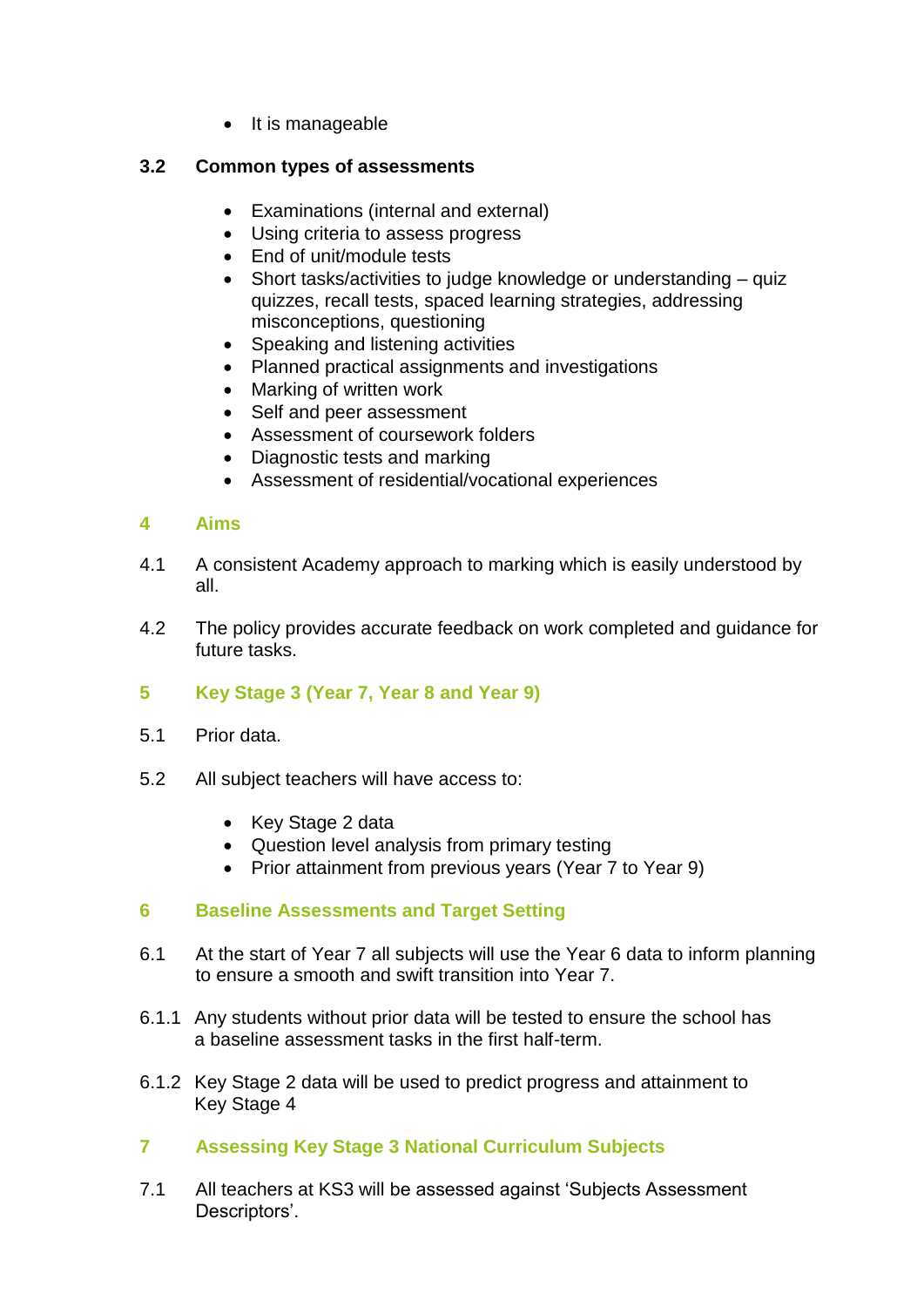- 7.1.1 Subject Descriptors will be in place for each topic taught at Key Stage 3 and will be used formatively within class to track progress of students.
- 7.1.2 Grade descriptors will be categorised into 3 different areas.
- 7.1.3 Emerging students are not fully at age related expectations.
- 7.1.4 Secure students are at age related expectations
- 7.1.5 Mastered students are working at a greater depth
- 7.1.6 As a guideline, relevant assessment tasks should be written into each department's schemes of work. Bucket 1 and 2 subjects will formally 'test' students at the end of each full term. This will be done 3 times a year.

#### **8 Assessment Windows**

- 8.1 These will take place 3 times per year in Year 7, Year 8 and Year 9 and will generate a progress report to parents. A written report will be produced once a year.
- 8.1.1 At each assessment window the following are recorded:
	- Teacher assessment of working towards, emerging, secure or mastered
	- Raw data test score (bucket 1 and bucket 2 subjects)
	- Attitudes to Learning
	- Homework
- 8.1.2 Curriculum Directors and Heads of House will perform quality assurance upon data entered.
- 8.1.3 All results will be held centrally on the Management Information Systems (MIS).
- **9 Following each Assessment Window**
- 9.1 Each tutor will have access to progress data to facilitate discussions with students and carry out any intervention as appropriate. Copies will be kept in the tutor files for reference.
- 9.1.1 Each class teacher will have access to progress data to facilitate discussion with students and identify intervention opportunities.
- 9.1.2 Each Curriculum Director will receive a complete set of assessment data entered in that subject and will work with the curriculum team to identify a list of students who are falling behind and require intervention. Analysis will have been completed for the Curriculum Directors but further analysis can be carried out using our MIS.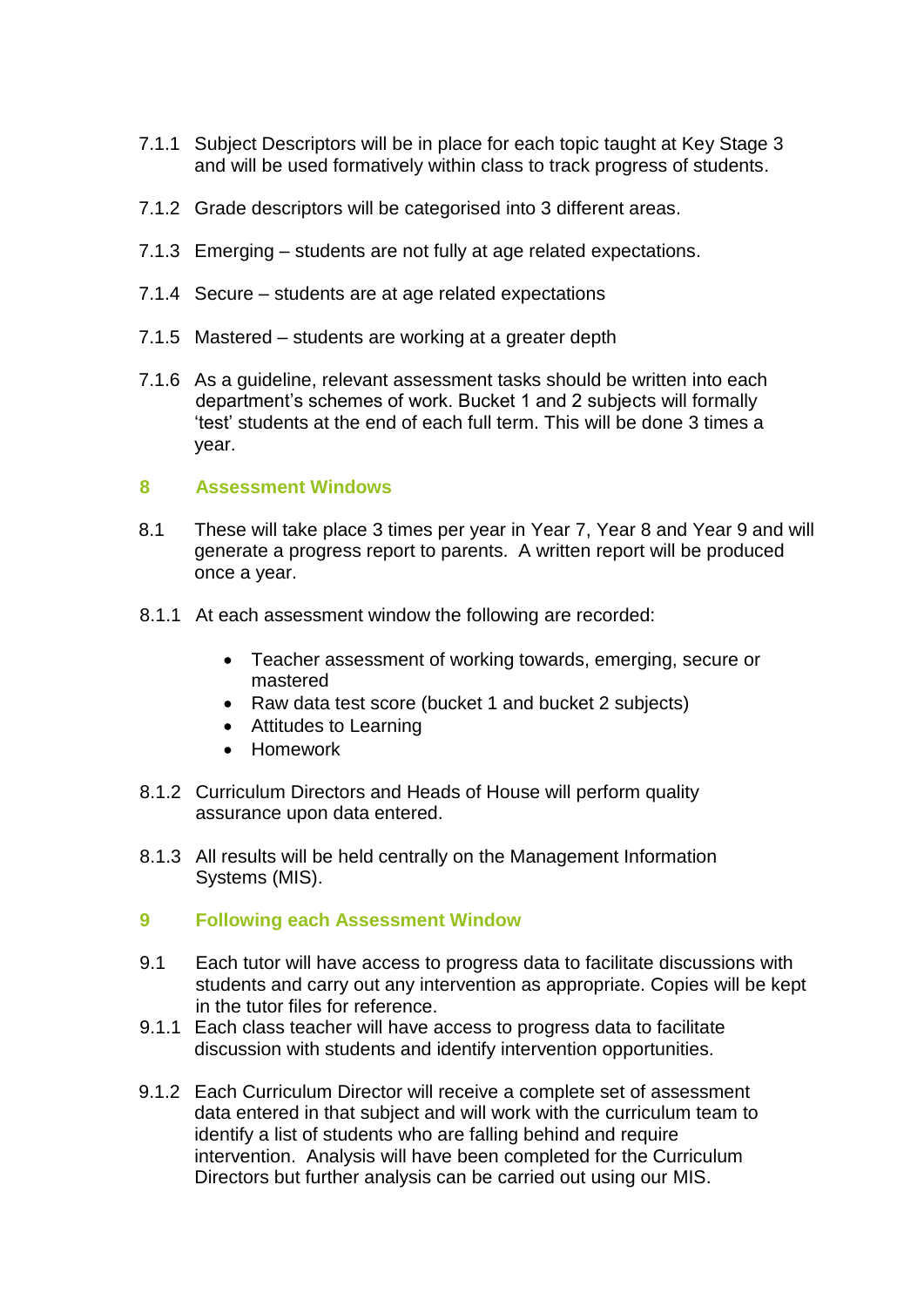- 9.1.3 Each Head of Year will receive a full year list of assessment entered and will identify those students who are chronic underachievers and are falling behind in a number of subjects. Interventions for these students may require further support e.g. Mentors, external agencies (A list of these students will be provided to all staff).
- 9.1.4 Staff responsible for particular cohorts, such as More Able, SEN, PP and CIPC will be required to report on the progress of their students.
- **10 Key Stage 4 (Year 10 and Year 11)**
- 10.1 Prior Attainment Data
- 10.2 All subject's teachers will have access to:
	- Key Stage 2 data
	- Key Stage 3 teacher assessment

# **11 Key Stage 4 (Year 10 and Year 11)**

- 11.1 At the start of Year 10 all students will be set a target based on national averages along with their knowledge of progress during KS3 to set end of KS4 targets by the end of the first half term. Estimates will be based on progress from KS2 to KS4 based on national averages.
- **12 Assessing Key Stage 4 Subjects**
- 12.1 National Curriculum subjects assess students using predicted grades based on relevant criteria.
- 12.2 As a guideline, relevant assessments should generate a predicted grade about once every half term.

# **13 Assessing Windows**

- 13.1 These take place five times in Year 9, Year 10 and Year 11 and will generate a progress report to parents. A written report will be produced once year.
- 13.2 On each progress check the following will be recorded:
	- GCSE / vocational qualification predicted grade (where applicable)
	- Test scores (where applicable)
	- $\bullet$  ATL
	- Homework
- 13.3 Curriculum Directors and Heads of Year will perform quality assurance upon data entered.
- 13.4 All results will be held centrally on the MIS.
- **14 Following each Assessment Window**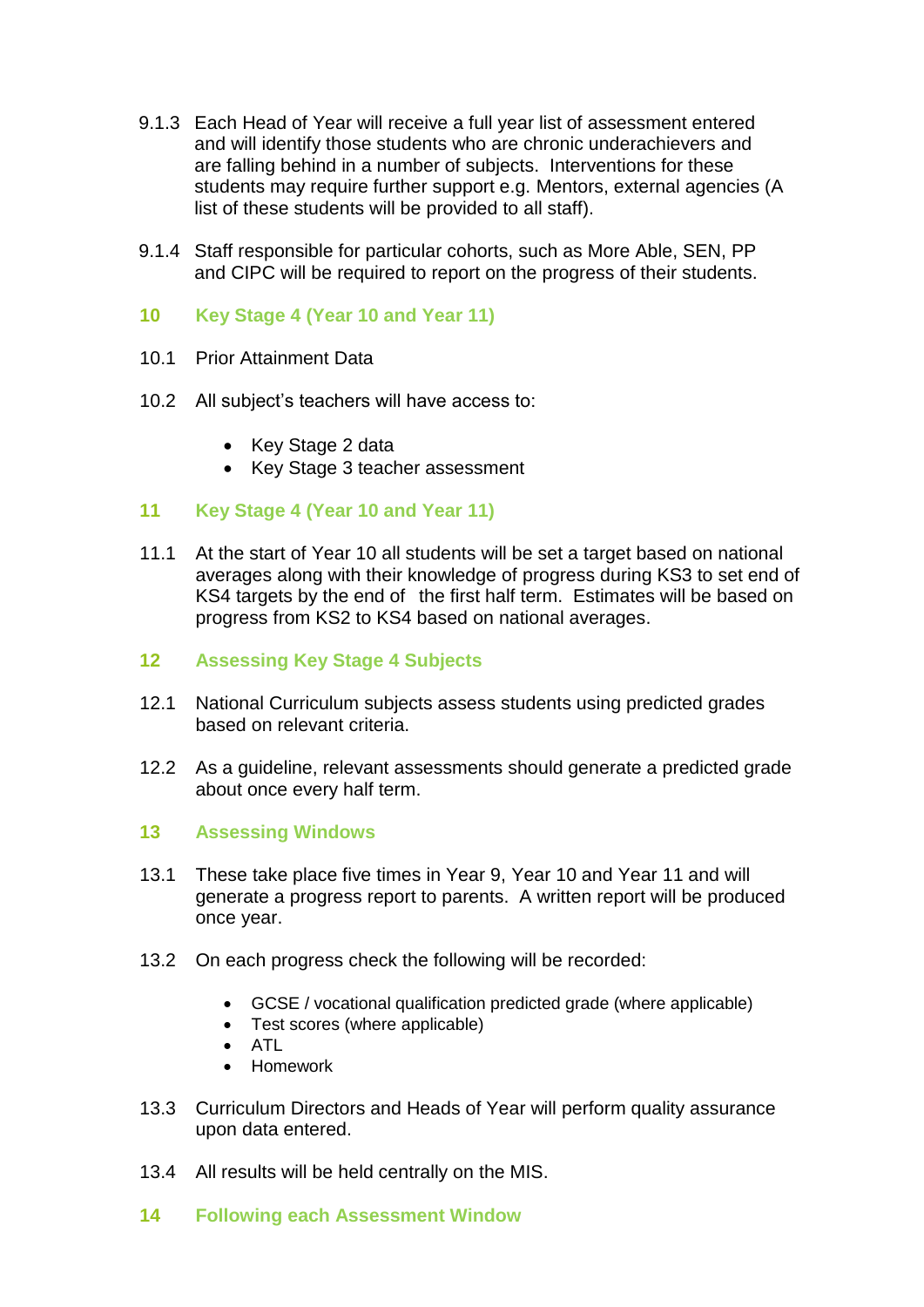- 14.1 Each tutor will have access to progress data to facilitate discussions with students and carry out any intervention as appropriate. Copies will be kept in the tutor files for reference.
- 14.1.1 Each class teacher will have access to progress data to facilitate discussion with students and identify intervention opportunities.
- 14.1.2 Each Curriculum Director will receive a complete set of assessment data entered in that subject and will work with the curriculum team to identify a list of students who are falling behind and require intervention. Analysis will have been completed for the Curriculum Directors but further analysis can be carried out using our MIS.
- 14.1.3 Each Head of Year will receive a full year list of assessment entered and will identify those students who are chronic underachievers and are falling behind in a number of subjects. Interventions for these students may require further support e.g. Mentors, external agencies (A list of these students will be provided to all staff).
- 14.1.4 Staff responsible for particular cohorts, such as More Able, SEN , PP and CIPC will be required to report on the progress of their students.

# **15 Assessing Key Stage 5 Subjects**

- 15.1 Subject teachers assess students using predicted target grades based on performance at Key Stage 4.
- 15.2 As a guideline, relevant assessments should generate a predicted grade about once every half term.

# **16 Assessing Windows**

- 16.1 These take place three times in Year 12 and Year 13 and an interim report will be published in the second term of Year 12. A full written report will be produced once year.
- 16.2 On each progress check the following will be recorded:
	- A-Level/Vocational Level 3qualification predicted grade based on current performance
	- GCSE / Level 2 vocational qualification predicted grade (where applicable) based on current performance
	- Attitude to learning
- 16.3 At the start of Year 12, Key Stage 4 data will be inputted which will generate individual target grades for each student. Curriculum Directors and the Vice Principal Curriculum will quality assure the grades entered.
- 16.4 All results will be held centrally on our MIS.
- **17 Assessing Windows**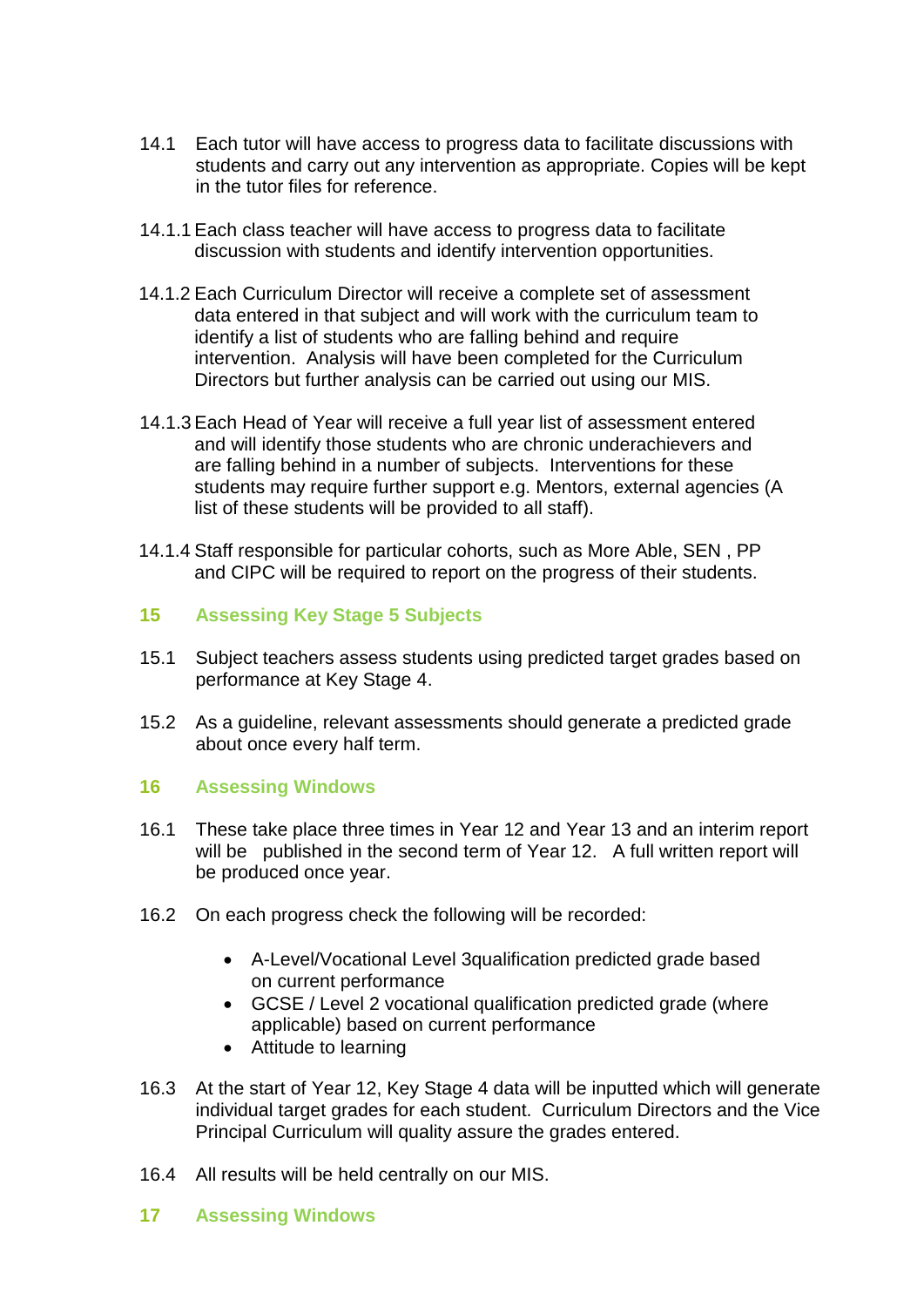- 17.1 Each tutor will receive copies of the progress checks and will discuss progress with the students and carry out any intervention as appropriate. Copies will be kept in the tutor files for reference. Tutors will also have copies of targets for each KS5 student in their group.
- 17.1.1 Each Curriculum Director will receive a year list of assessment data entered in that subject and will work with the curriculum team to identify a list of students who are falling behind and require intervention. Basic analysis will have been completed for the Curriculum Directors but further subject specific analysis may be required.
- 17.1.2 The Assistant Vice Principal for Curriculum and Post 16 will receive a full year list of assessment entered and will identify those students who are chronic underachievers and are falling behind in a number of subjects. Interventions for these students may require further support e.g. Mentors, external agencies (List of these students will be provided to all staff).
- 17.1.3 Staff responsible for particular cohorts, such as G&T, SEN, CIPC, will be required to report on the progress of their students.
- 17.1.4 Senior Directors will discuss strategies for intervention and their impact with Curriculum Directors and the Assistant Vice Principal for Curriculum and Post 16 during regular line management meetings.
- 17.1.5 Wherever possible, reviews of progress with individual students should allow students to consider progress and to set future targets for improvement.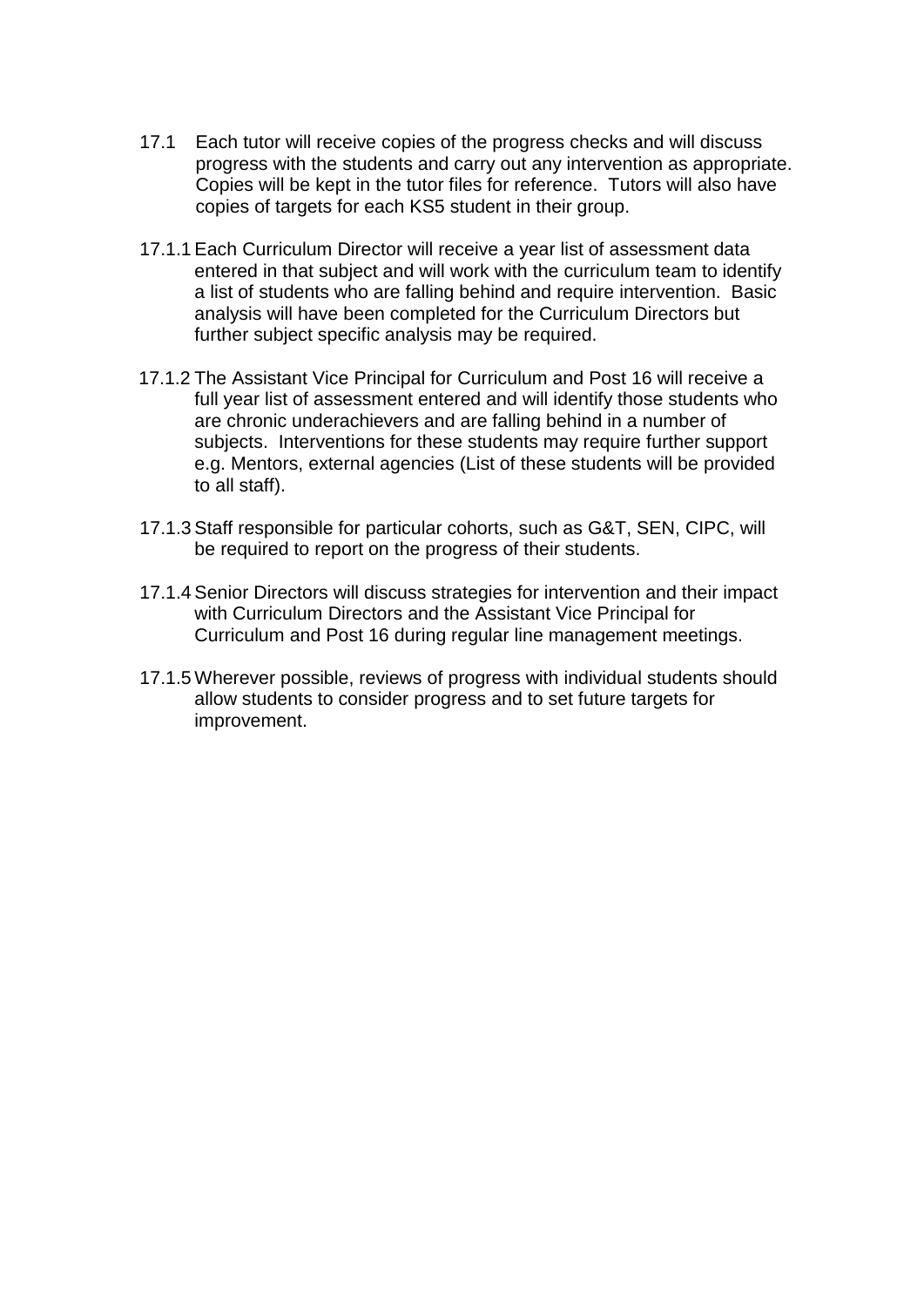# **18 Quality Assurance Process**

- 18.1 Assessment data.
- 18.2 Following a data collection, Curriculum Directors will be asked to produce an example of the work used to inform the grades entered in the system. This may be marked class work-books, a formal assessment or test, presentation, diagnostic tests plus many others. The format is not set for the Academy but it is the responsibility of the Curriculum Directors to ensure that the teachers in their area are basing their judgments on specific pieces of work or activities and that this is consistent within the department.

# **19 Feedback Policy**

- 19.1 The most regular and direct assessment of students' work is that of feedback marking and classroom observation. This on-going assessment enables a teacher to monitor and evaluate the success of teaching and learning and provides a basis for dialogue between student and teacher on which targets may be set for improvement.
- 19.2 The quality of feedback and assessment will be monitored centrally within the Quality Assurance Framework for teaching and learning. This may be completed up to six times per year.
- 19.3 Subject Directors must establish and carry out additional informal routine checks to ensure that the marking policy is adhered to. This will involve regular samples of students' books and teacher assessments.

# **20 In Practice**

# **Key Stage 3 and Key Stage 4**

- 20.1 As a minimum, staff are expected to:
	- Give live feedback within the lesson
	- Use yellow box marking to encourage students to improve work
	- Make explicit the use of criteria (KS3 descriptors and KS4/KS5 mark schemes) to track progress
	- Green pen (DIT) should be evident throughout books as a strategy to encourage students to improve their work
	- Mark for IMPACT (meaningful, manageable and purposeful)
	- Marking and moderating of formal tests across all year groups
	- Department Marking Policy
	- detailed explanation of feedback strategy can be found in the feedback policy document